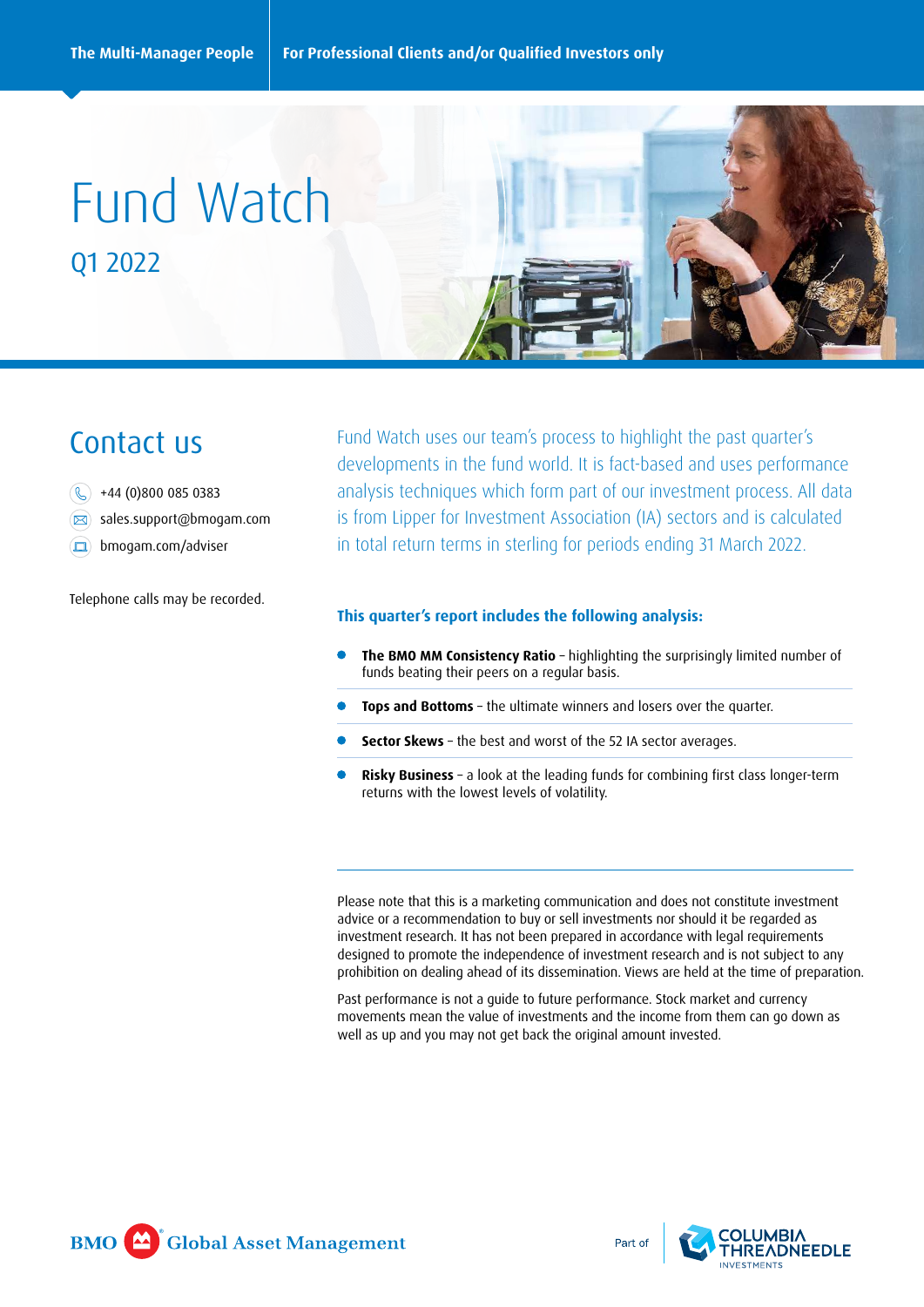## **The BMO MM Consistency Ratio**

**Top quartile performance rolling 3 years: 0.45%**





Source: Lipper, 31-Dec-21 to 31-Mar-22, percentage growth, total return.

Here we review of 12 major market sectors, filtering out only those funds that are consistently above average in each of the last three 12-month periods, and those consistently in the top quartile. In the 12 main sectors researched, there are currently 1,115 funds with a 3-year track record.

- The BMO MM Consistency Ratio for top quartile returns The sms han consistency hand to top quarties to. significantly impacted by the invasion of Ukraine by Russia, and its huge geopolitical impact on resources, different geographies and global interest rates and exceeding a segment of the grown interest cases and the currency markets. The ratio has tumbled to an all-time low of  $0.45\%$  (2.1% last time) with just 5 of the 1,115 funds achieving this feat. This ratio's typical range over the time we have been running this research was c.2-4%. 2S i  $\cdot$  ge ed<br>S
- **•** Only five funds from five different sectors manage the consistency of top quartile returns – the sectors are the IA Europe ex-UK, the IA UK All Companies, IA £ Corporate Bond, IA £ Strategic Bond and IA Japan. These are interesting times!
- **•** Lowering the hurdle rate to simply above median in each of the last three 12-month periods saw another new low of just 65 of the 1,115 funds delivering compared to 159 funds last quarter. This means our less demanding ratio collapsed from 14.6% to 6.1%.
- **•** All 12 main IA sectors managed to contain funds that met the less demanding above median consistency hurdle. The most consistent sector on this measure was IA £ Corporate Bond with 11.8%, then came IA Asia Pacific ex-Japan with 10.8% of funds performing above median for 3 consecutive years. The IA Europe ex-UK sector was the least consistent with just one, or 1.1% of funds, achieving the above median consistency hurdle.

## **BMO MM comment**

- tes and the resulting the sanctions, we can now add war and the resulting<br>an all-time sanction impacts on commodities, inflation and rates,<br>the 1115 in many rina<br>:ses. To the u ation followe<br>1ate change together with a resurgent interest in long-ignored<br>sectors such as defence. These conditions have conspired to see the lowest consistency figures we<br>have ever seen underlying asset classes. To the unprecedented<br>impact of Covid, deflation followed by inflation the influences of climate change and related ESG<br>considerations, we can now add was and the result sectors such as defence. These conditions have **•** The three years that this survey covers have been extraordinary for the real world and this has caused significant gyrations in many financial markets and impact of Covid, deflation followed by inflation, considerations, we can now add war and the resulting have ever seen.
	- hat Q1 2022 e ioi iong-ai.<br>nd if using th n the first be<br>t since 1982  $\frac{1}{2}$ 0.00% **•** One bi-product was that Q1 2022 was the worst income in memory and if using the 20% fall definition<br>of a bear market, then the first bear market for US long-duration at least since 1982 according to one<br>strategist we follow quarterly performance for long-duration US fixed of a bear market, then the first bear market for US strategist we follow.
	- 0.00% trends may emerge, and we may continue to see the n on consiste<br>me to come. • From these chaotic conditions some new performance trenas may emerge, and we may continue to see th<br>impact of this quarter on consistency of returns and 6.38% volatility for some time to come.

1.56%

**BMO** Global Asset Management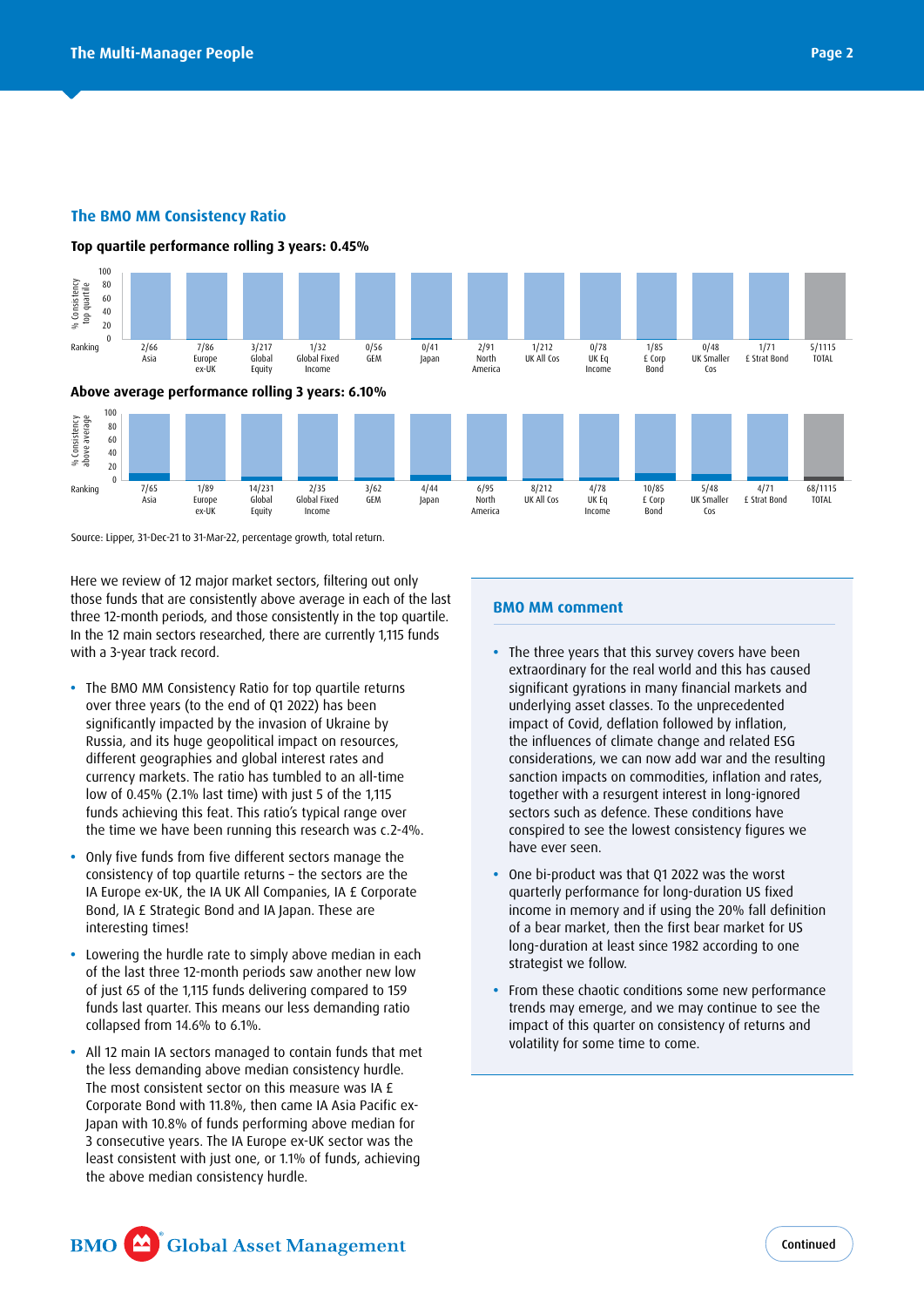## **Tops and bottoms**

## Identifying the best and worst performers of all funds in the quarter across all 52 IA sectors.

- **•** The Liontrust Russia fund suffered a turbulent quarter with suspension of the fund lasting most of March. Fund manager Thomas Smith clearly could not hide from the storm and the fund recorded a fall of 64%.
- **•** One manager's misfortune is another's luck and Bosch de Hood, manager of JPM Brazil Equity fund, found himself with a following wind in Q1 2022 as resource-rich Brazil was in favour after being out in the cold for some time. The fund rose 36%.



**Rob Burdett, Investment Manager**



**JPM Brazil Equity A Acc USD v Liontrust Russia A Acc GBP**

Source: Lipper, 31-Dec-21 to 31-Mar-22, percentage growth, total return.

## **Sector skews**

## Identifying the best and worst performers in the quarter across all 52 IA sectors.

- **•** Only 4 of the 52 IA sectors made positive ground in the first quarter of 2022. Already-rising bond yields and commodity prices were exacerbated by the unexpected invasion of Ukraine and the global sanction responses.
- **•** The IA Latin American sector topped a table of IA sector averages gaining an impressive 26.5% as the resource-rich region benefitted from Russia's position in the commodities markets being questioned.
- **•** The IA Commodities and Natural Resources sector (compromising of 13 funds) was next best for the second quarter in a row gaining 13.5% after 7.3% last time around.
- **•** The straggler was the IA European Smaller Companies sector which fell 13.4% as the already less-liquid part of the market was hit for its geographic proximity to the war and its regional reliance on Russian gas and oil.

#### -15  $-10$ -5  $\theta$ 5 10 15  $20$ 25 30  $\frac{0}{0}$ **IA European Smaller Companies NR v IA Latin America NR -13.36 26.49**

Dec-21 Jan-22 Feb-22 Mar-22

- IA European Smaller Companies NR - - IA Latin America NR

-25  $-20$ 

Source: Lipper, 31-Dec-21 to 31-Mar-22, Percentage growth, total return.

### Global Asset Management **BMO**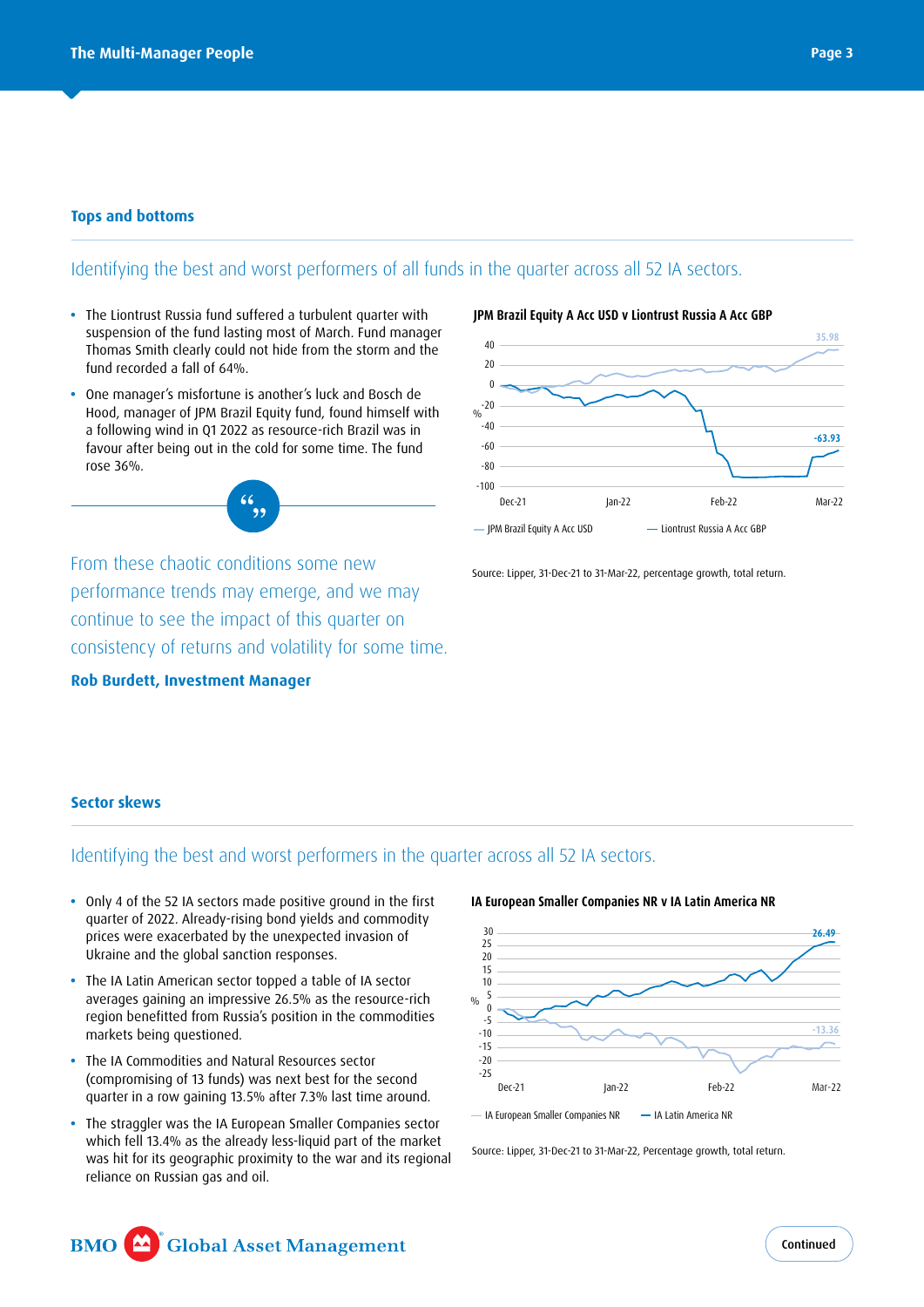## **Sector skews (continued)**

- **•** All UK equity sectors fell with the IA UK All Companies sector down 4.9%, and the IA UK Smaller Companies sector returning -13.1%. The IA UK Equity Income sector was by far the best home market equity sector, with a flat return of -0.04% due to the combination of the typical value style for income funds, and a common overweighting of the already large oil and mining sectors in the UK market.
- **•** The recently rejigged IA Bond sectors all lost ground with the least worst of the bunch being IA USD High Yield Bond falling just 1.75%. At the other end of the spectrum, the IA Global Emerging Markets Bond Hard Currency sector lost 7.61%. The equivalent local currency sector lost just 2.65% as resources strength flowed into currency markets too.
- **•** Turning to UK bonds, The IA UK Gilt sector fell a significant 7.29% reflecting the longer duration of our home government bond market these days. The IA Corporate Bond sector benefitted from structurally lower duration falling a comparatively modest 5.57%. Even the IA UK Index Linked

Gilt sector fell 6.79%, as duration trumped inflation-linking despite 30-year high inflation prints during the quarter!

- **•** The IA Targeted Absolute Return sector fell -1.8% in the quarter, collectively missing its objective over this short period. The 12-month return for the sector is now a dull 1.6%.
- **•** Looking at the Mixed Asset IA offerings, one might expect a conventional stack with more equity equalling more loss – however the impact of duration meant the sector with the least equity was actually the worst performer; the IA Mixed Investment 0-35% Shares sector fell 3.8%, followed by the sector with the most equity, IA Mixed 40-85% Shares, falling 3.6%, then the IA Mixed Investment 20-60% Shares falling 3.4% for quite a tight range overall reflecting the twin headwinds of equity beta and duration for the quarter.
- **•** The IA Global Equity sector fell 4.8% against a return for the IA Global Equity Income sector of down just 0.97%.

## **Currencies**

Currencies were volatile and usually in difficult times the Yen can be a seen as a safe haven – but not this quarter with a -2.4% return vs Sterling. Despite the Continent being arguably more affected by the sentiment of war than the UK, the Euro made a small amount of headway against the pound, but the Chinese Yuan was the winner of the four we track with a dollar-beating +3.36% move to the pound.



The three years that this survey covers have been extraordinary for the real world and this has caused significant gyrations in many financial markets and underlying asset classes.

**Rob Burdett, Investment Manager**

## **Currencies relative to sterling**



Source: Lipper, 31-Dec-21 to 31-Mar-22, Percentage growth, total return.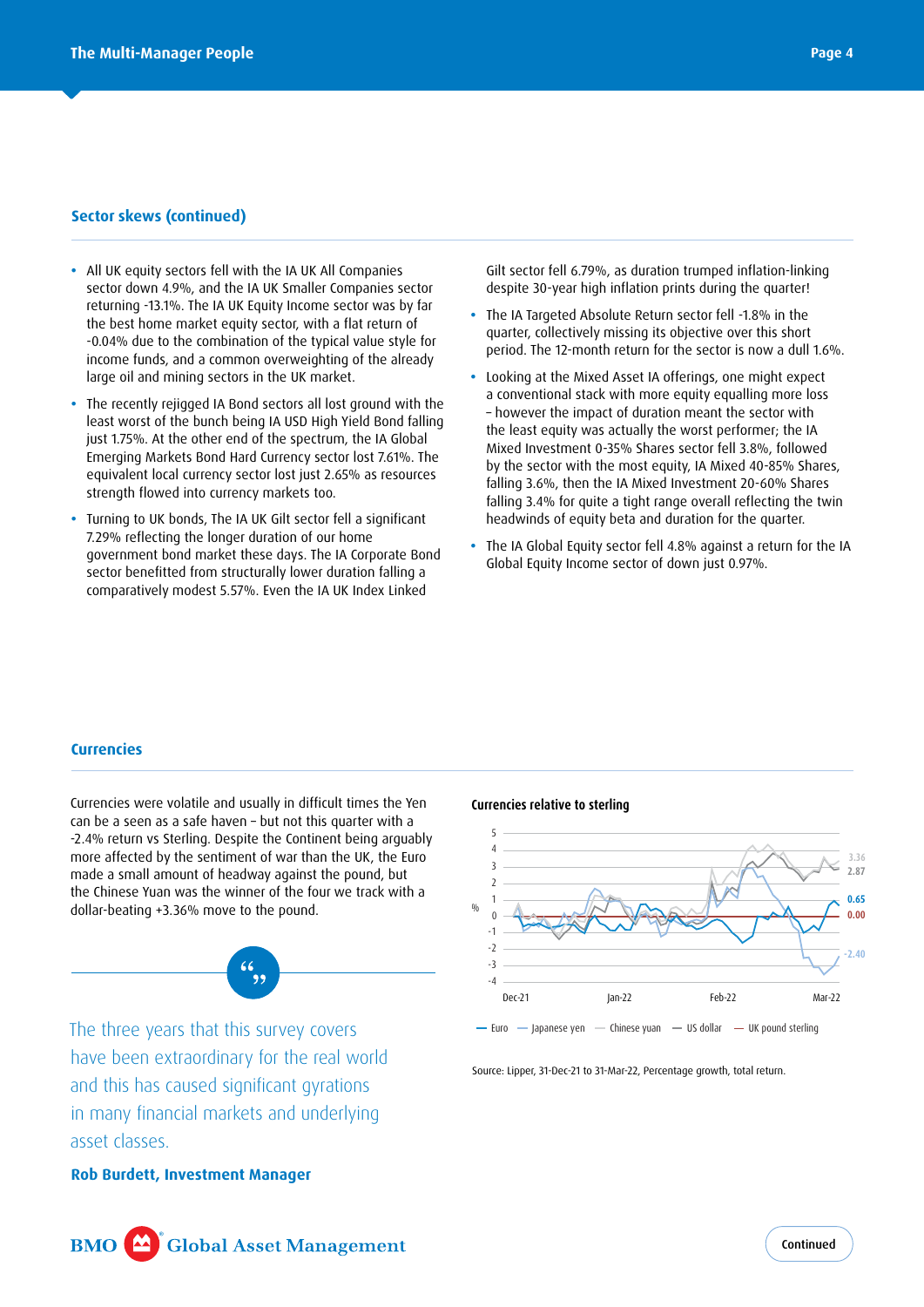## **Risky business**

Can you have your cake and eat it? Here we search for funds with good risk characteristics and establish which funds offer the holy grail of low risk and high returns. For this purpose, a longer time-period is required, so we look back over three years to the end of the quarter.

- **•** Measured to the end of Q1 2022, yet again no fund achieved the perfect mix of top of the sector 3-year returns with bottom of the sector 3-year volatility. This mix remains elusive.
- **•** The Royal London Sustainable Leaders Trust again featured as one of the best risk/reward combinations, as did Carmignac Portfolio Patrimoine but LF Ruffer Total Return has the best mix of all with 2nd percentile returns and 98th percentile volatility. The middle ground is becoming a crowded place – to achieve long term excellence patience is a necessity.

 $6, 9$ 

These conditions have conspired to see the lowest consistency figures we have ever seen.

**Rob Burdett, Investment Manager**